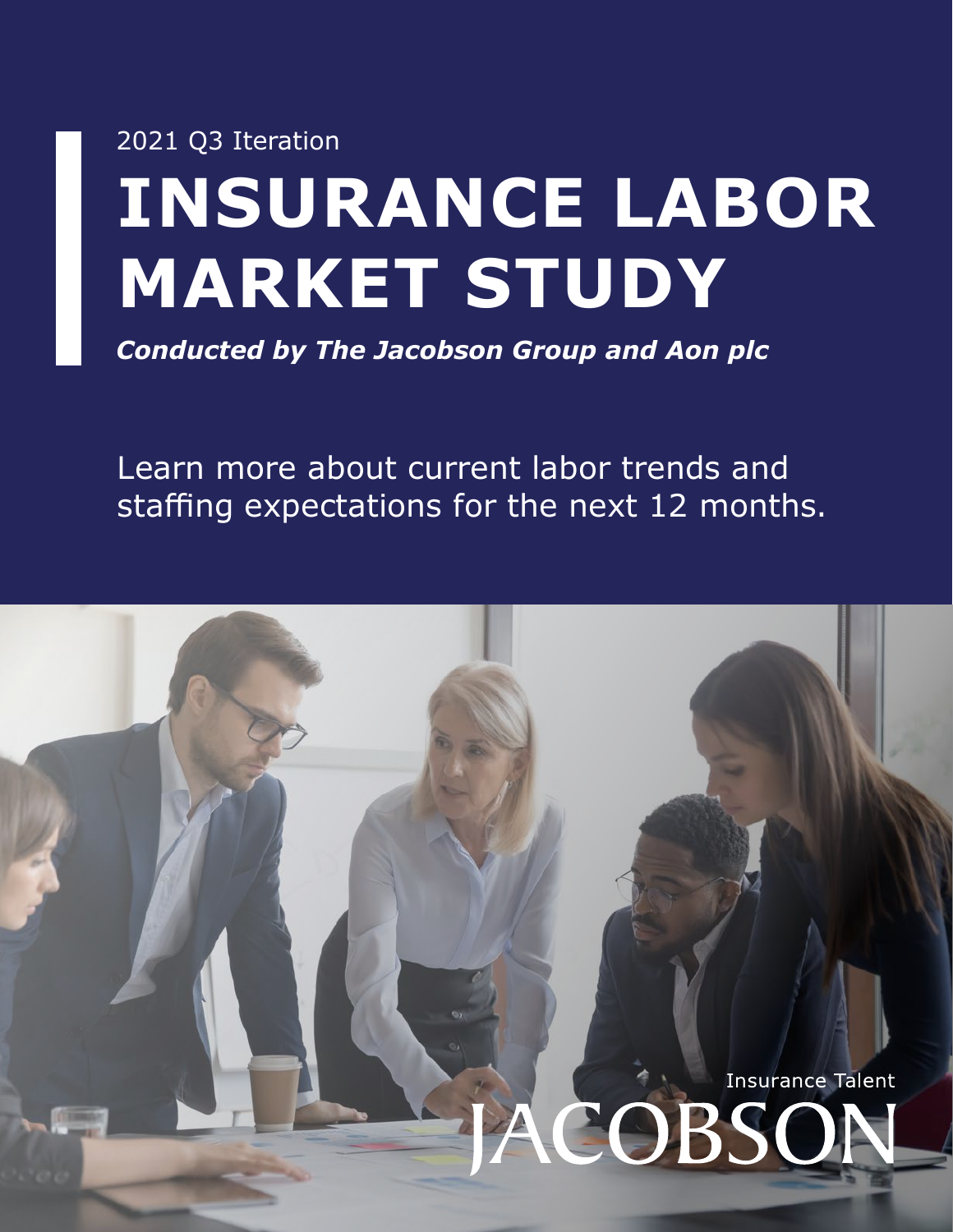# **Insurance Talent** OBS





# Insurance Labor Market Study

The Jacobson Group and Ward, part of Aon plc (NYSE: AON), conducted a study to investigate hiring trends within the insurance industry. The following presents the findings of an Insurance Labor Market Survey conducted in the third quarter of 2021.

# Summary of Findings

- − 56% of companies plan to increase staff during the next 12 months driven by the Life/Health segment at 73%
- − 7% of companies are planning to decrease their number of employees. This is down from the 9% expected in the January study
- − 62% of small companies plan to add staff during the next 12 months. This is 15 and 10 points higher than medium-sized and large companies, respectively
- 78% of companies expect to grow revenue during the next 12 months. This is 11 points higher than the January survey and driven by Property/Casualty companies at 83%
- − Commercial lines companies are the most optimistic to increase revenue as 88% expect growth, compared to 84% of balanced lines companies and 70% of personal lines. No Property/Casualty company expects a decrease in revenue
- − 55% of the companies stated that change in market share will drive their expected revenue changes, while 28% cited economic factors
- The primary reason to increase staff during the next 12 months is areas being understaffed. 53% of companies listed this as the primary reason to hire followed by expansion of business
- 13% of companies report that both reorganization and automation will be the primary reason for reductions in headcount during the next 12 months
- − Technology, Claims, and Operations roles are expected to grow the greatest during the next 12 months
- The industry is amidst "The Great Reshuffle" as professionals waiting to make moves earlier on in the pandemic are now exploring their options and re-evaluating their place at their current employers. This has made recruiting, especially at experienced levels, extremely competitive
- Technology and Product Management are the top two areas where companies are looking to add experienced staff. Operations and Actuarial roles were identified as areas most likely to add entry positions
- Technology, Analytics, and Actuarial positions are the most difficult to fill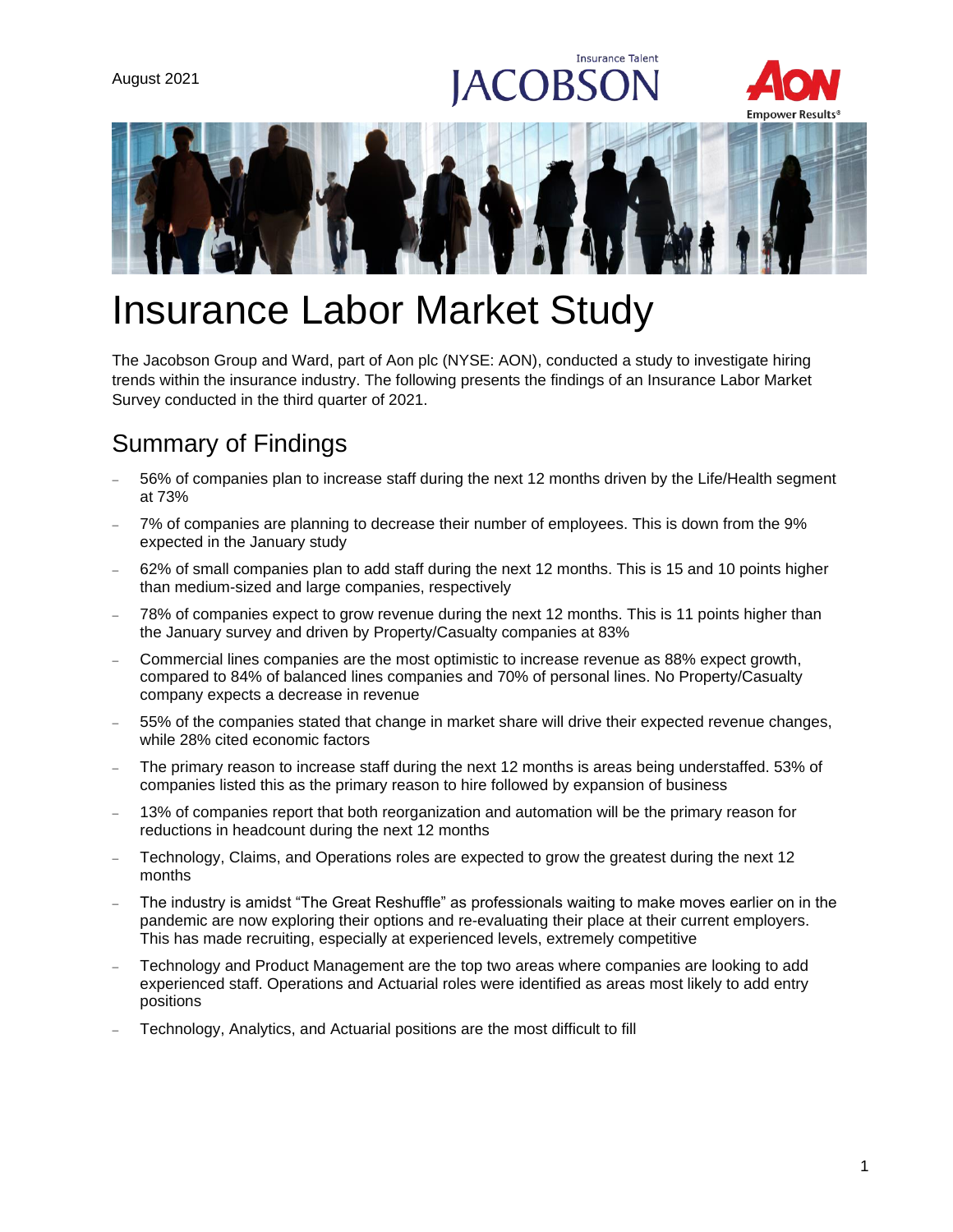### Notable Survey Trends from July 2020 to July 2021

- 1. The Total industry grew 0.81% versus an anticipated rate of 0.99%
- 2. The P&C industry grew 0.21% versus an anticipated rate of 1.31%
- 3. The L&H industry grew 2.85% versus an anticipated rate of 0.62%

*Note: 1) Outliers have been excluded from calculations. 2) According to the BLS, the decrease in jobs during the past 6 months was mostly led by larger companies.*

# Projection

If the industry follows through on its plans, we will see a 1.81% increase in industry employment during the next 12 months, creating new jobs.

|                        | <b>Projected Growth</b> |
|------------------------|-------------------------|
| <b>Total Benchmark</b> | 1.81%                   |
| Life & Health          | 2.46%                   |
| Property/Casualty (PC) | 1.61%                   |
| PC Personal            | 1.82%                   |
| PC Commercial          | 2.23%                   |
| PC Balanced            | 1.18%                   |

### Survey Results

#### **Participant Profile**



The total average number of employees is 1,640

\*Percentages in chart rounded to nearest whole number

The Jacobson Group and Ward Insurance Labor Market Study 2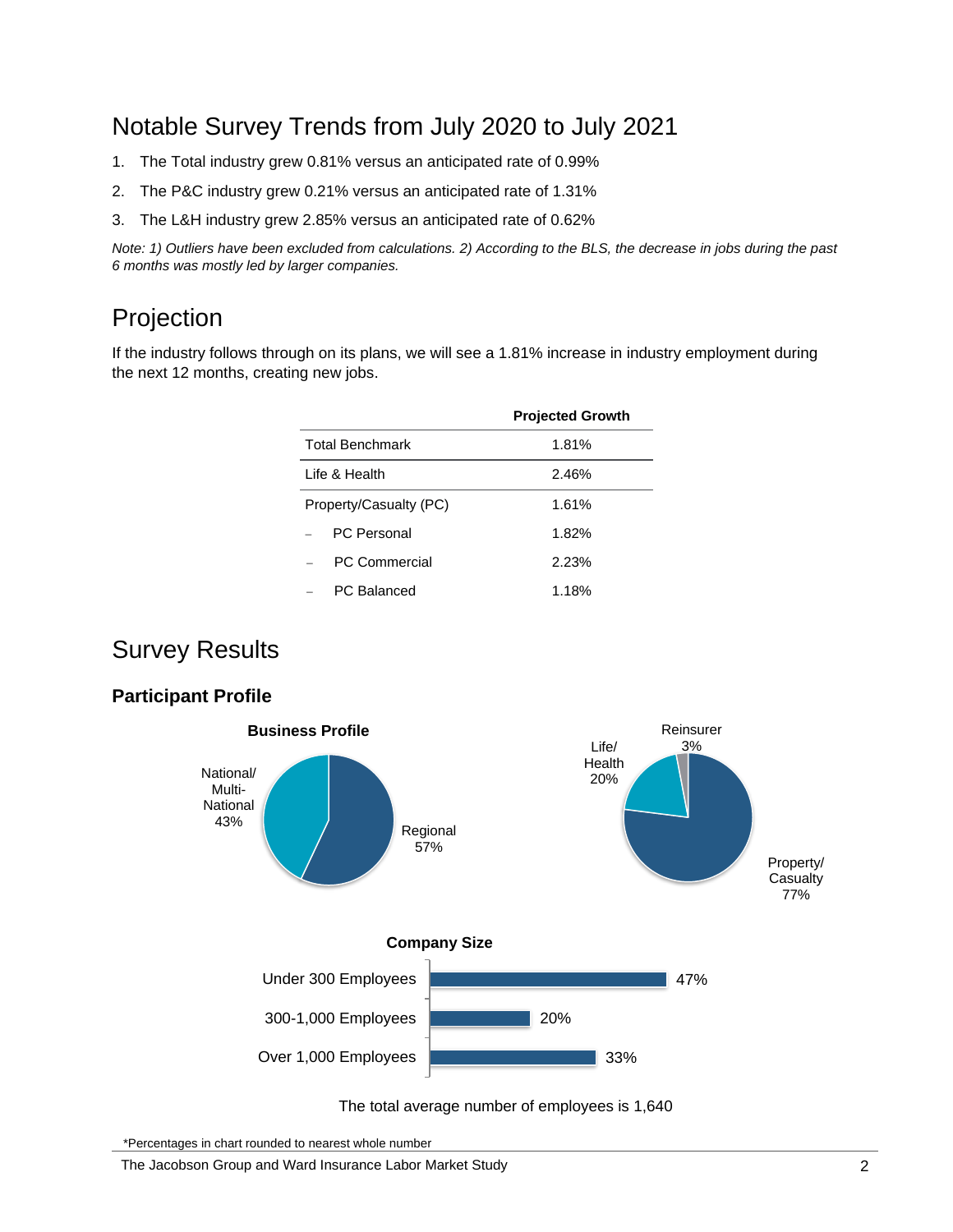#### **Unemployment Rates**



*\*Percentage indicated 6-month trailing average*

*Source: U.S. Bureau of Labor Statistics*



#### **Insurance Carrier Employment**

**Source: U.S. Bureau of Labor Statistics**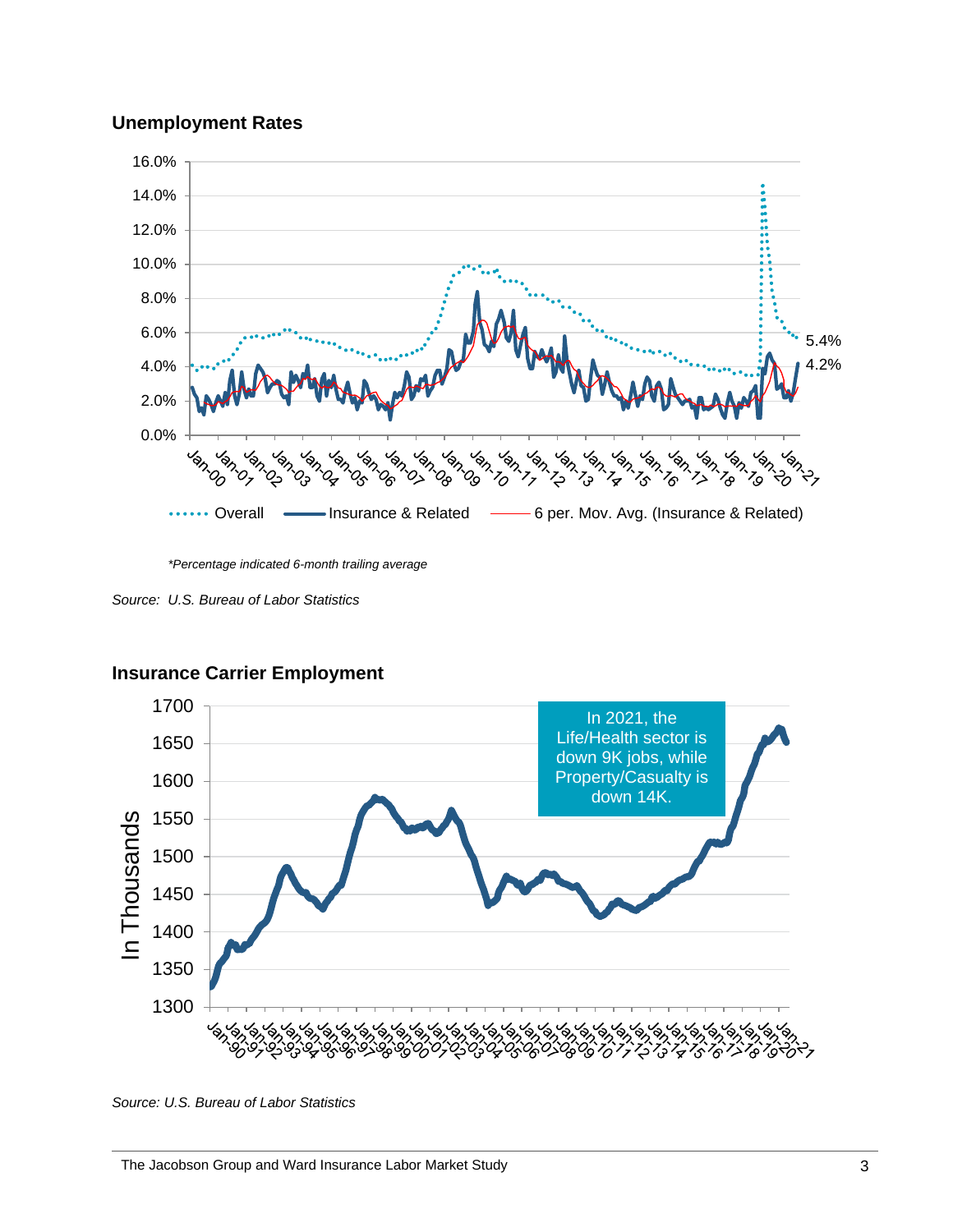#### **Revenue and Staffing Expectations**



\*Percentages in chart rounded to nearest whole number



#### **12-Month Staffing Plans**

\*Percentages in chart rounded to nearest whole number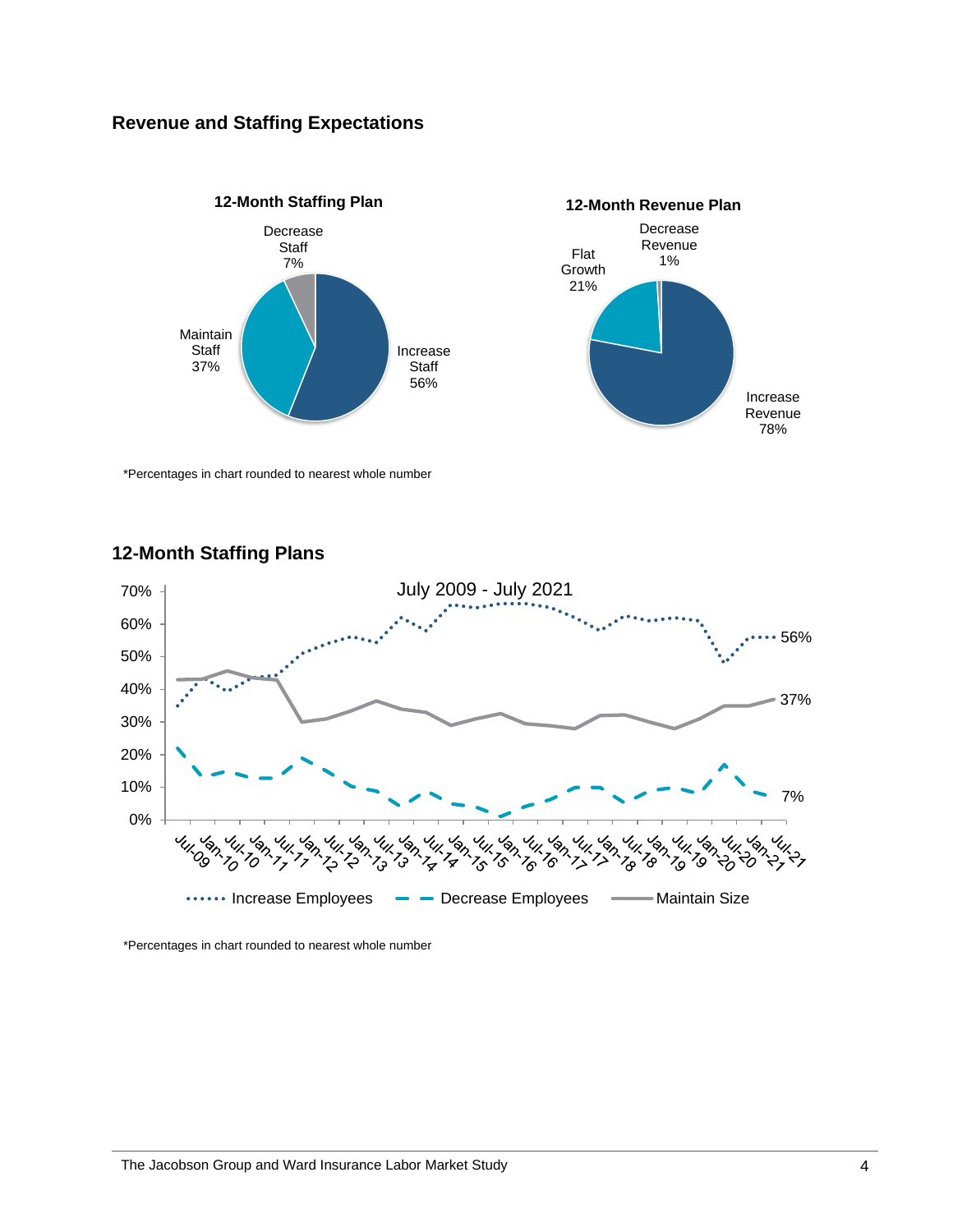

#### **12-Month Staffing Plans Increase vs. Expected Revenue Growth**

\*Percentages in chart rounded to nearest whole number

- 78% of companies expect an increase in revenue growth, up 11 points from the January survey and 20 points higher than the July 2020 outlook
- In January, 9% of companies were expecting a decrease in staff. July 2021 expectations reduced to 7% driven by the P&C segment
- 1% of companies expect a decrease in revenue growth. This is down 2 points from the January survey and 11 points from July 2020. No P&C company expects a decrease in revenue during the next 12 months
- P&C and Life/Health companies responded that the primary driver for expected revenue changes will be market share at 58% and 50%, respectively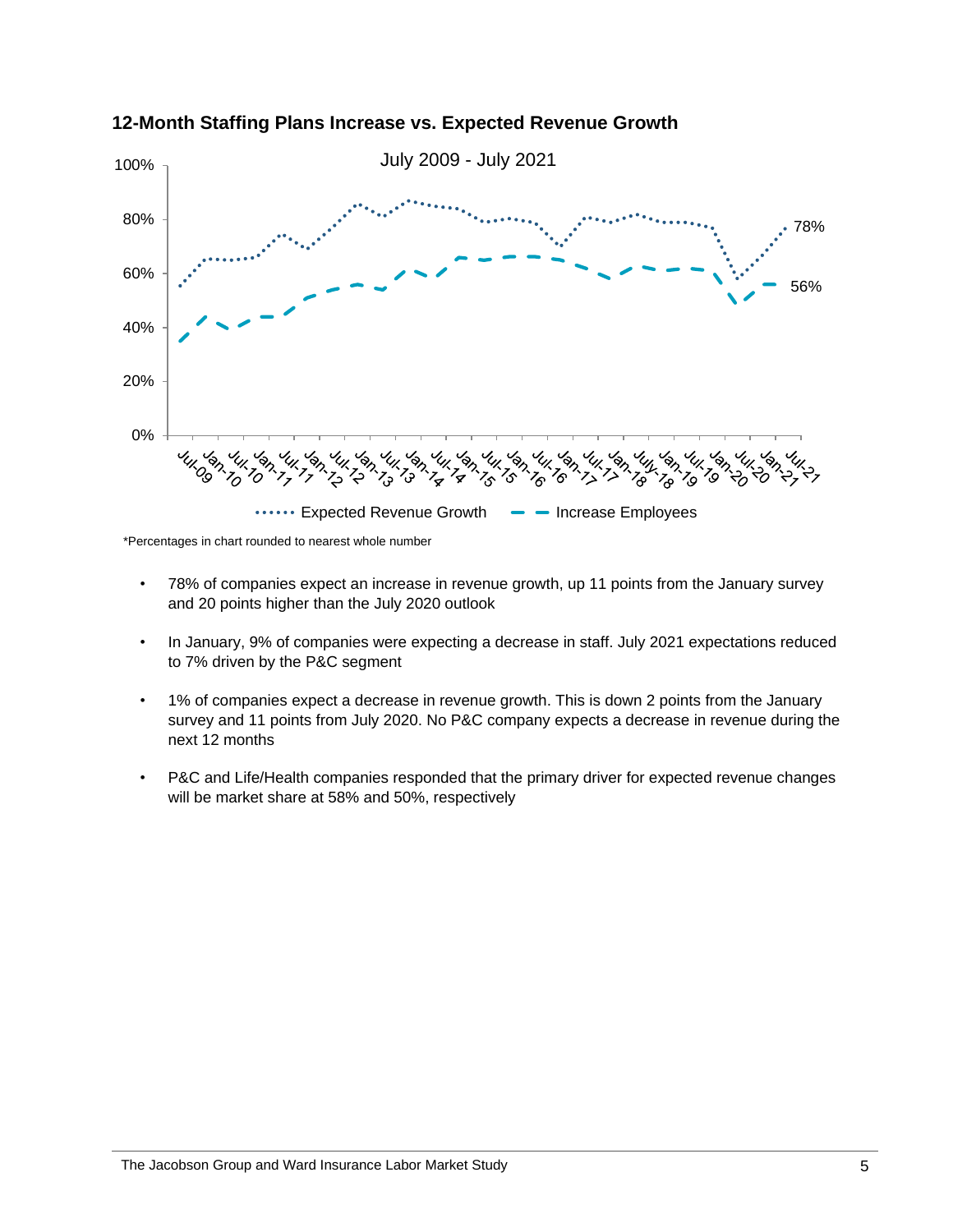

#### **Prior Year 12-Month Plans vs. Actual Staffing**

\*38% of companies added staff since July 2020, while 20% reduced staff

#### **Prior Year 12-Month Staffing Plans vs. Actual - By Industry**



#### **Life/Health**

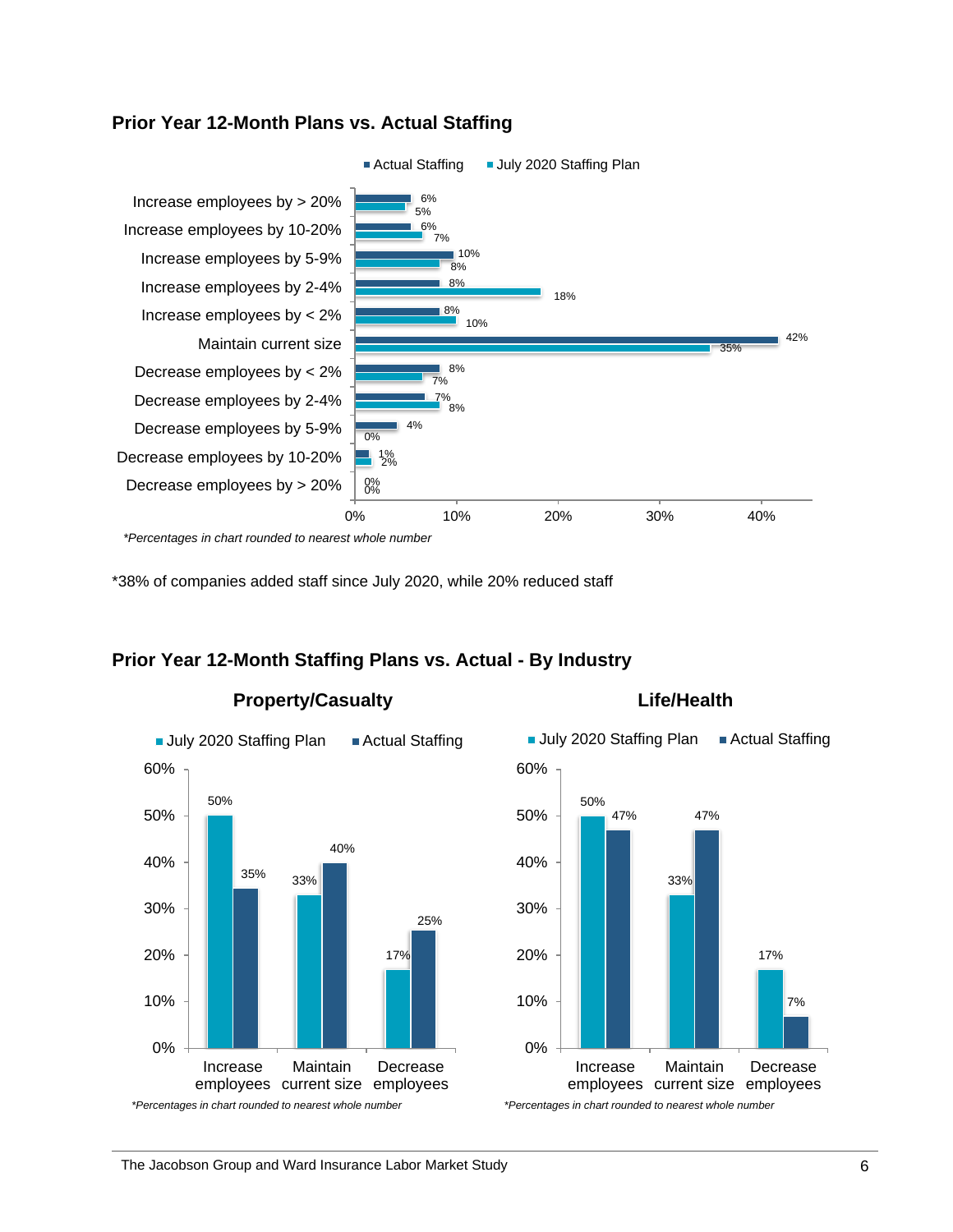

#### **Job Openings in Finance and Insurance**



#### **12-Month Staffing Plans**



*\*Percentages in chart rounded to nearest whole number*

- 54% of Commercial Lines P&C companies are expecting to increase staff during the next 12 months. This is 1 and 14 points higher than Balanced and Personal Lines P&C companies, respectively
- Of the companies who plan to add staff during the next 12 months, 85% expect an increase in revenue with 54% responding that it will be due to a change in market share. Of those planning a decrease in staff, all expect revenue decreases to be driven by a change in market share
- 70% of companies who plan to maintain staff size during the next 12 months are expecting an increase in revenue growth. None of those companies are expecting a decrease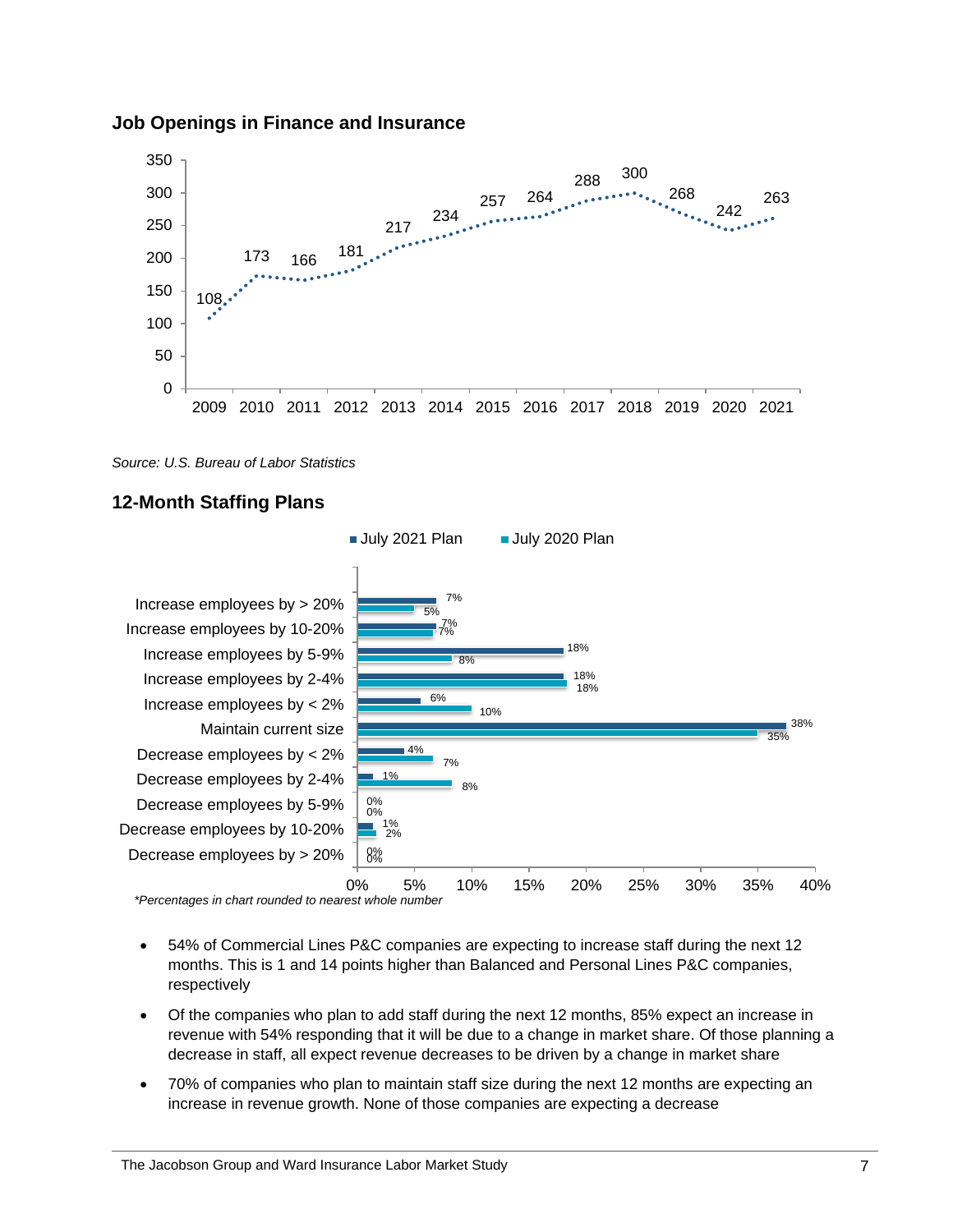

#### **12-Month Staffing Plans - Comparison to July 2020 by Industry**



#### **Property/Casualty**

#### **Life/Health**

**12-Month Staffing Plans - By Employee Size**



- Since January, overall expectations to add staff remained flat at 56%. Small companies were expecting an increase of 62% compared to 61% in January. Medium-sized companies decreased 12-month expectations from 61% in January to 47% in July while large companies increased from 44% to 52%
- 36% of small companies are expecting growth in revenue/premium greater than 10%. This compares to 33% for medium-sized and 30% for large companies
- Large and small companies expect revenue changes to be driven by market share while mediumsized companies identify economic expansion/ contraction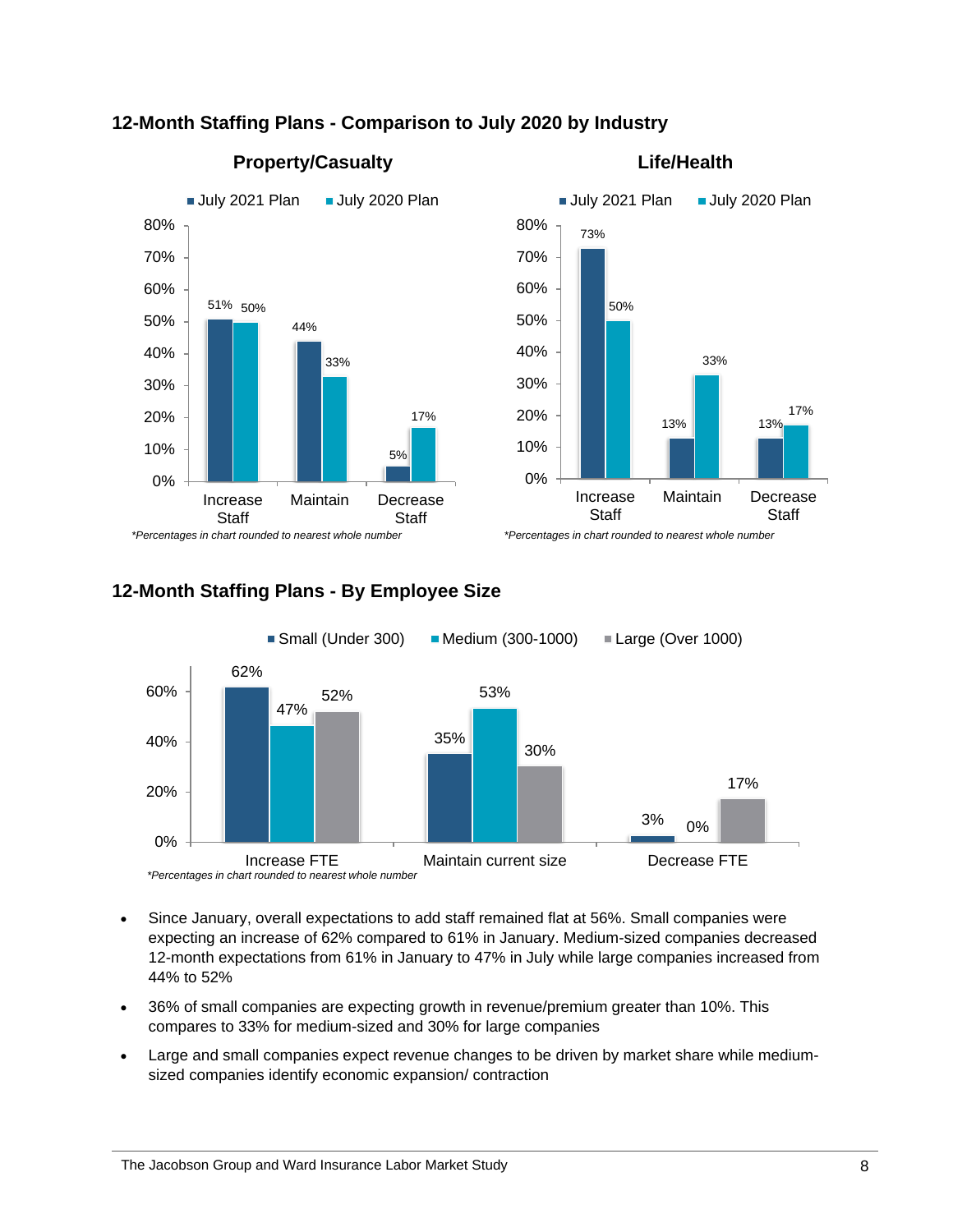#### **Use of Temporary Employees during Next 12 Months**



*\*Percentages in chart rounded to nearest whole number*



#### **Recruiting Difficulty Continues**

- On a scale of 1 10 (10 being most difficult), companies responded that positions are still moderately difficult to fill
- Positions rated 5 or above are considered moderate or difficult to fill
- Product line has a significant impact on the ease of filling positions
- Recruiting difficulty is increasing! This is the first time in the survey's history that all functions were rated at a 5 or above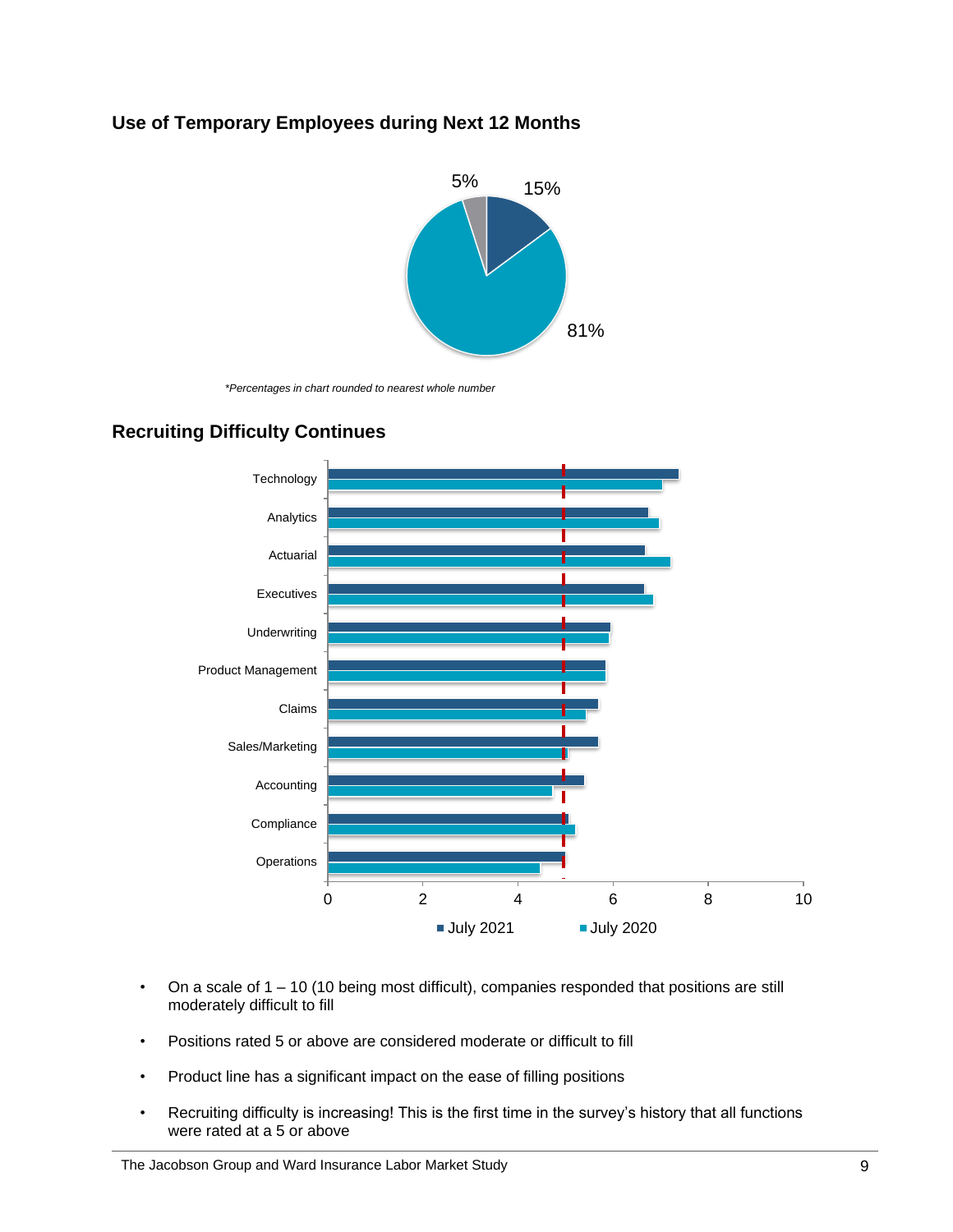

#### **Likelihood of Increasing Staff by Function**

- In total, the industry's greatest need is in Technology staff
- Technology is the area most likely to increase staff for large companies, followed by Sales/ Marketing and Underwriting. Medium-sized companies are looking towards Technology then Analytics in the next 12 months. After Technology, small companies have the greatest need in Claims
- Claims, Operations, and Technology are the most likely areas for hiring in the Life/Health segment
- During the past 2 years, operations has shifted from the  $6<sup>th</sup>$  to the 3<sup>rd</sup> most likely area of increasing staff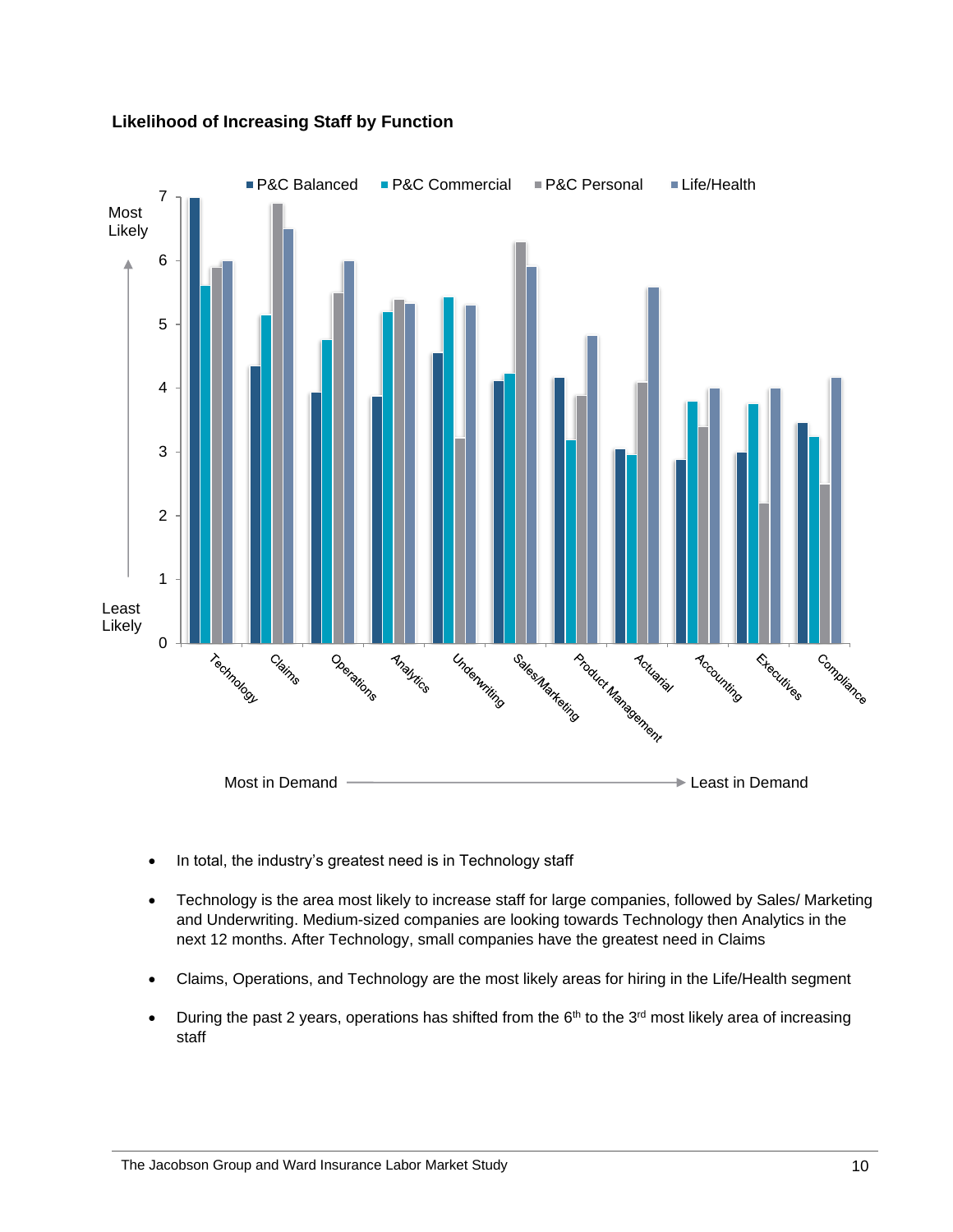

#### **Likelihood of Increasing Staff by Function by Survey Period**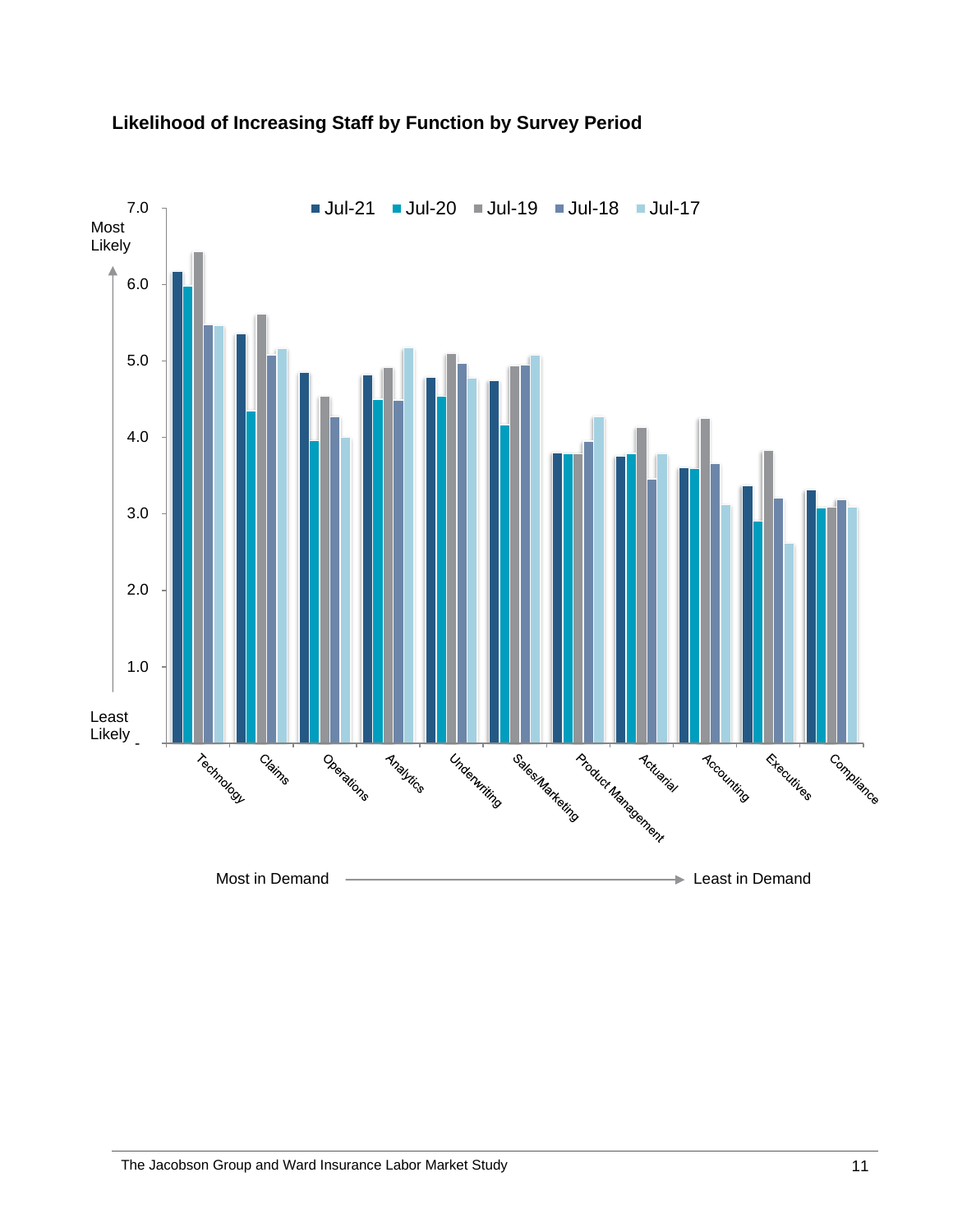#### **Employee Types Most Likely to be Added**



#### **By Function**

*\*Percentages in chart rounded to nearest whole number*

#### **Reason to Increase Staff during Next 12 Months**

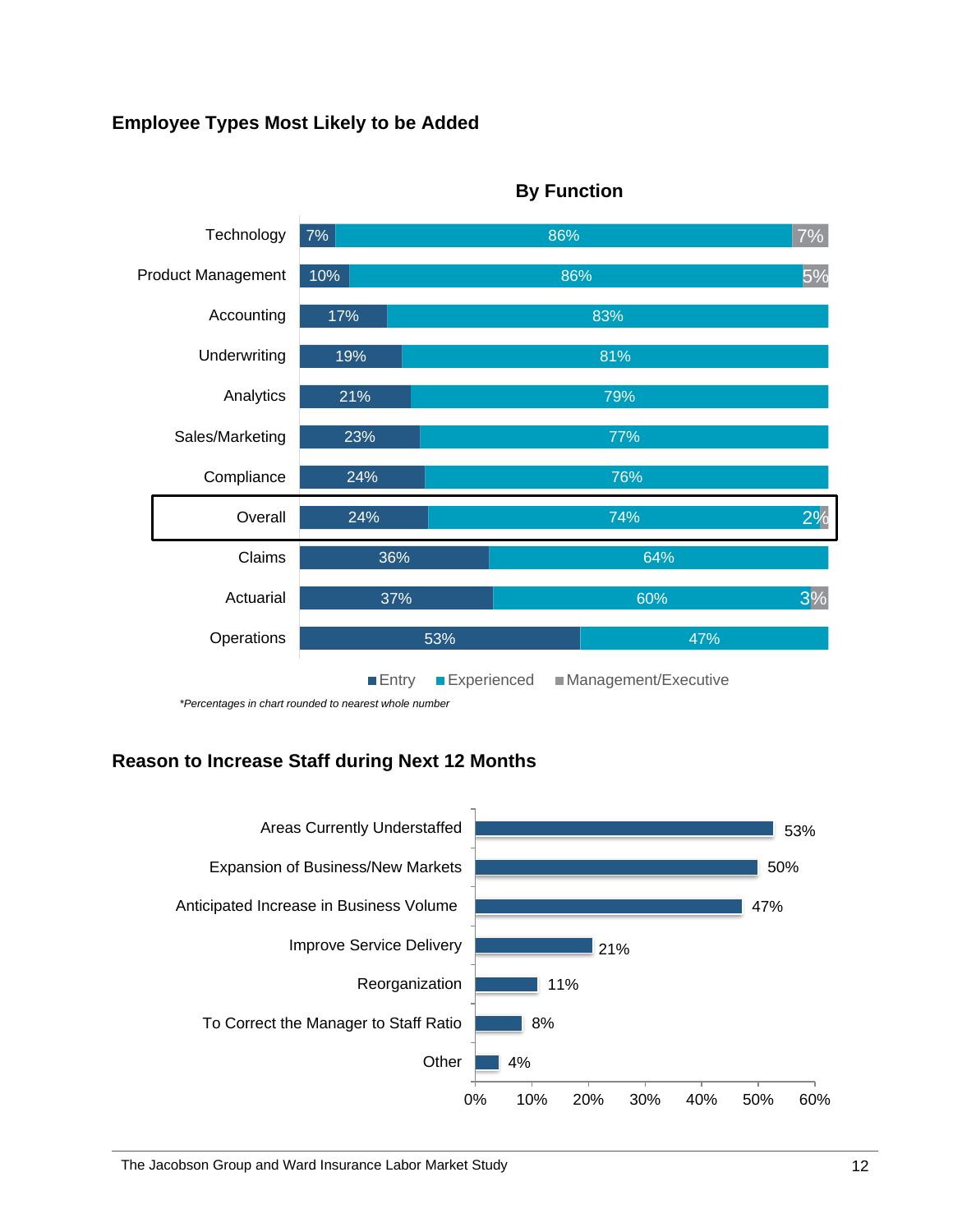#### **Reason to Decrease Staff during Next 12 Months**



#### **Flexible Options for Employees When Offices Reopen From COVID-19**



\*Other category primarily references hybrid models of 2-3 days a week remote strategy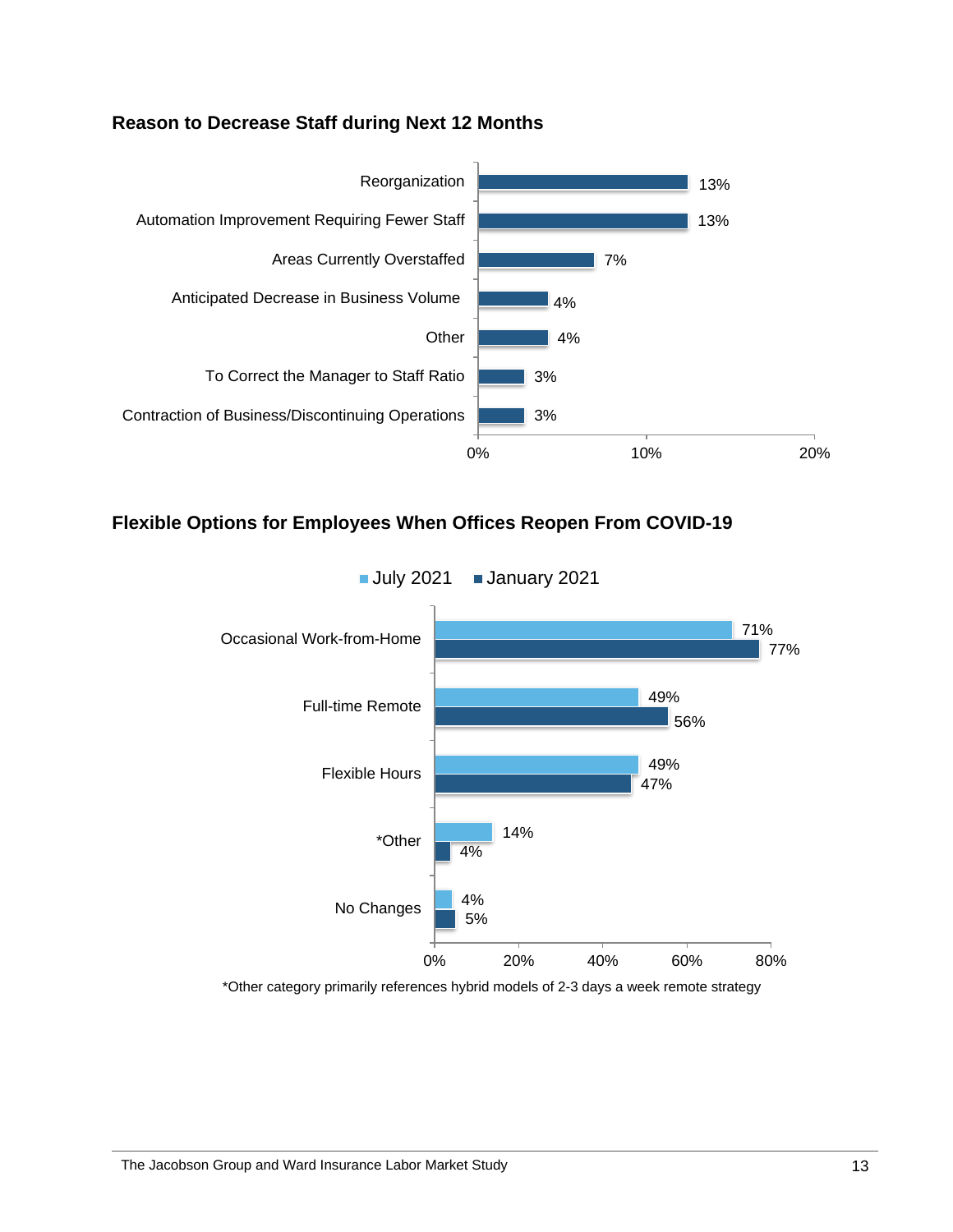#### **Contact Information**

**Jeff Rieder** Partner, Head of Ward Benchmarking Aon +1.513-746-2400 [jeffrey.rieder@wardinc.com](mailto:jeffrey.rieder@wardinc.com)

**Greg Jacobson** CEO The Jacobson Group +1.312-884-0407 [gjacobson@jacobsononline.com](mailto:gjacobson@jacobsononline.com)

# About Ward

Ward is the leading provider of benchmarking and best practices studies for the industry. We analyze staff levels, compensation, business practices and expenses for all areas of company operations and help insurers to measure results compared to peer groups, optimize performance and improve profitability. Since 1991, we have performed more than 3,000 operational and compensation benchmarking exercises for companies of all sizes.

Ward is part of Aon plc (NYSE: AON). For more information, please visit ward.aon.com.

# About The Jacobson Group

The Jacobson Group is the leading provider of talent to the insurance industry. For 50 years, Jacobson has been connecting organizations with insurance professionals at all levels across all industry verticals. We provide an array of services including executive search, professional recruiting, temporary staffing and subject matter experts. Regardless of the need or situation, Jacobson is the insurance talent solution. Further information is available at [jacobsononline.com.](http://r20.rs6.net/tn.jsp?e=001Hb87B-ZL4K0bEPENGzcrp2KckoQuXx4JNYHIw8D3MWBNnbAcM9Jn4uR3sgoYkDqiho8vy_qAjqKMzprWTlhxDFs7DSKh9KzKwC3DZHsvoGW7M71D8lJc9Q==)